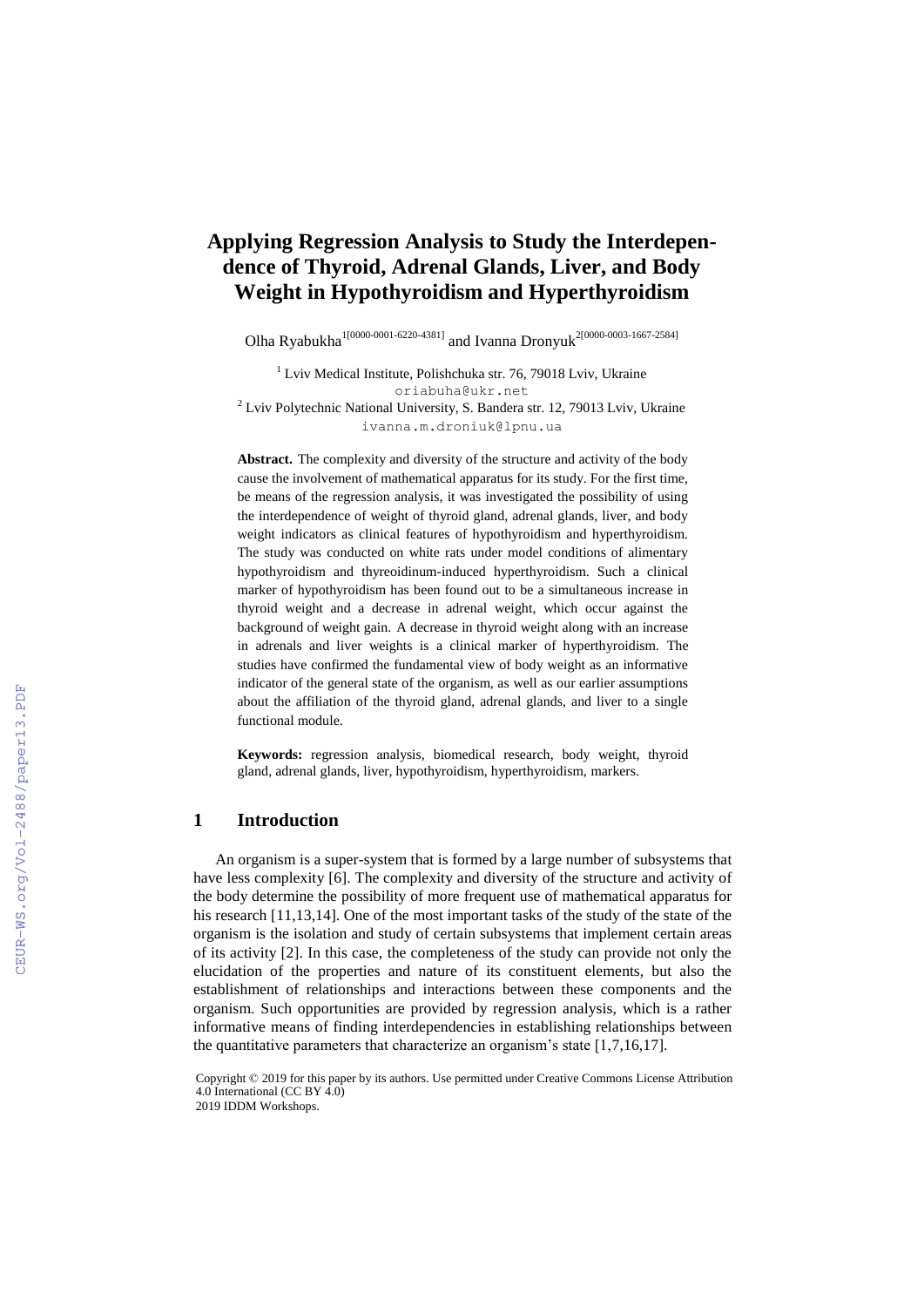The use of a cause and effect approach defines the general state of the organism as a "consequence" and the state of its subsystems as a "cause". In this case, the variable that is the cause is independent (exogenous, factorial), and the variable that is the consequence is dependent (endogenous, resultant). In the study of the whole variety of stochastic dependencies between variables, there is a kind of relation between two random variables, in which a change in the mean of one of them  $(x)$  leads to a change in the mean of the other  $\bar{y}_x$ . Let *y* be some initial parameter whose value determines the state of the organism/diagnosis of the disease. The value of *y* depends on the vector of input parameters:

$$
x = (x_1, x_2, x_3, \ldots, x_n)
$$

Then the relationship between them can be represented by the regression equation *y* to *x*:

$$
\bar{y}_x = f(x) \tag{1}
$$

To investigate the correlation between the variables *x* and *y*, a linear regression equation (correlation-regression model) is used after establishing cause-effect relationships.

$$
y = a_0 + a_1 x_1 + a_2 x_2 + \dots a_n x_n + \varepsilon \tag{2}
$$

where  $a_0$  is a free member of the correlation-regression model;  $a_1$ ,  $a_2$ ,  $a_n$  are regression coefficients;  $\varepsilon$  is a random variable that includes certain observations and measurements errors; however,  $a_0$ ,  $a_1$ ,  $a_2$   $\ldots$   $a_n$  are unknown parameters that determine the least squares method.

Since the output parameter *y* depends on the experimental conditions under which the coefficients  $a_0$ ,  $a_1$ ,  $a_2$  ...  $a_n$  have been determined, the regression model is strictly bound to certain defined experimental conditions; with changing conditions, such models no longer meet the new conditions.

The thyroid gland (producer of thyroid hormones that provide the flow of a large number of processes occurring in the body), adrenal glands (focus of application of adverse effects, in particular changes in functional activity of the body) - a target for thyroid hormones, a site of metabolism of thyroid and steroid hormones).

Hypothyroidism is a pathology of the thyroid gland, the main manifestation of which is a decrease in its functional capacity. In such cases, there is an expansion of the thyroid tissue, body weight increases, the liver increases, resistance to stress effects decreases, etc.

The main manifestation of hyperthyroidism is an increase in the functional activity of the thyroid gland. Dystrophy of the muscles and tissues of the internal organs, which accompanies hyperthyroidism, is manifested by weight loss, impaired liver and adrenal glands.

In clinical medicine combinations of the thyroid gland and liver diseases are known [8,9]. An informative indicator of the general state of an organism is its weight. Despite this, an in-depth study of the relationship between the state of these organs and body weight has received little attention as an integrative indicator of the overall condition of the organism [10].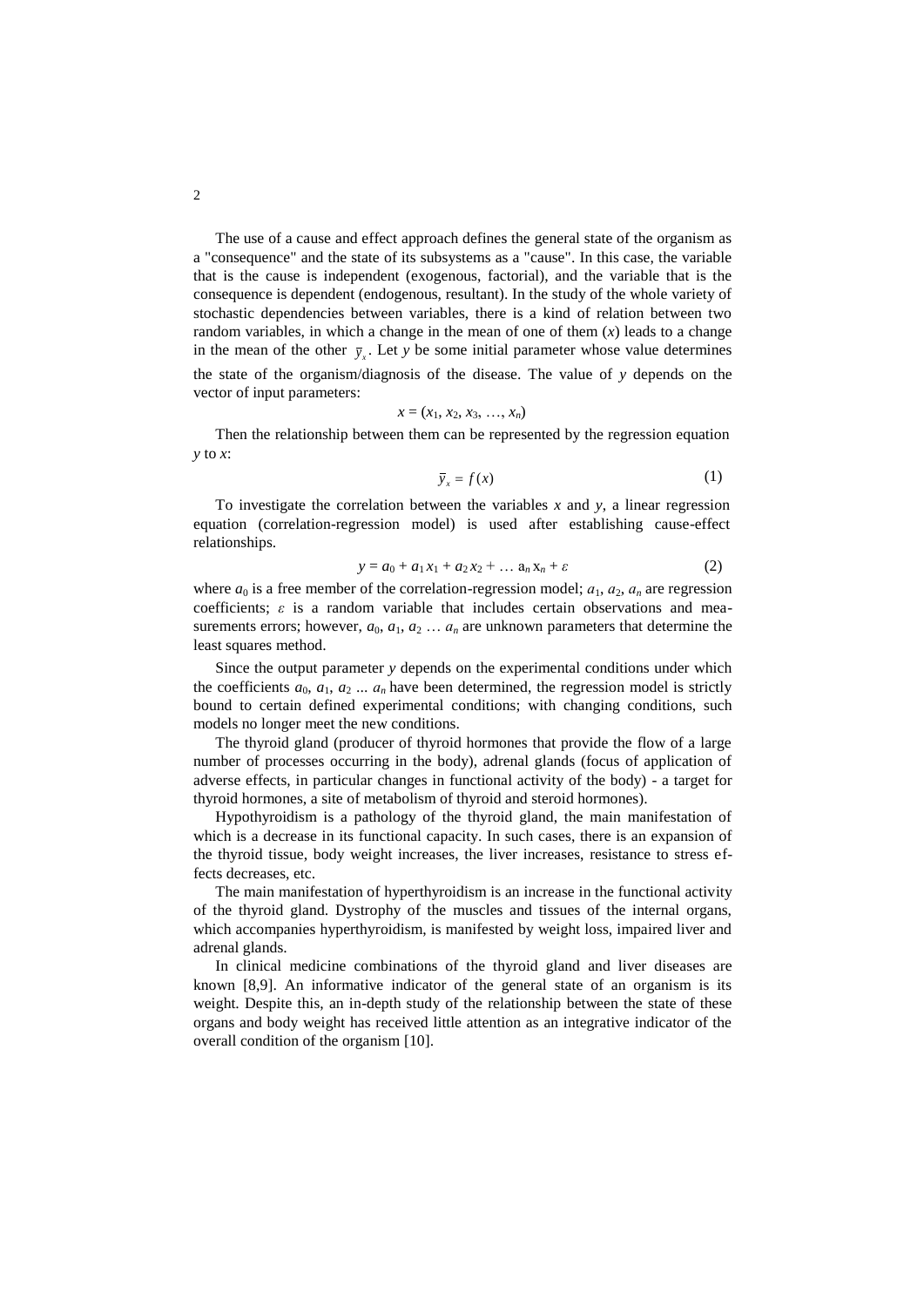## **2 Purpose of the study**

To substantiate the use of indicators of weight of thyroid and adrenal glands and liver as clinical markers of hypothyroidism and hyperthyroidism.

# **3 Materials and methods**

The study was conducted on 30 nonlinear white male rats of initial body weight 140- 160 g. Intact rats of group 1 were on standard common animal feed under euthyroidism (ET); they served as a control to determine changes in hypo- and hyperthyroidism. Rats of groups 2 and 3 were kept under model conditions of subclinical hypothyroidism (SChT) and subclinical hyperthyroidism (SCHT), which created consumption of iodine-deficient isocaloric starch-casein diet and addition to the iodinedeficient isocaloric starch-casein diet of thyrеoidinum (Belgorodvitaminy LLC, Russia). The conditions of SChT and SCHT were verified by biochemical and histological methods. The study design is presented in Table 1. After 30 days, the animals were decapitated under ether anesthesia. At all stages of the study, the requirements of the European Convention for the Protection of Animals Used for Experimental and Other Scientific Purposes were observed (Strasbourg, 1986). The body weight of rats was determined on a laboratory balance (error of  $\pm 0.5$  g). The investigated internal organs were carefully separated from the connective tissue and weighed: thyroid and adrenal glands - on torsion balance (absolute error of  $\pm 0.1$  mg), liver - on analytical balance (measuring range  $\pm 10$  mg). The obtained digital parameters were averaged to determine the arithmetic mean (M) and its standard error (m), which made it possible to represent them as  $M \pm m$ . The statistical program Statistica 6.0 was used in mathematical data processing. Drawings were made using the program Microsoft Excel 2016.

**Table 1.** Study design of the white rats' body weight dependence on the weights of the thyroid, adrenal glands and the liver (n=30).

| Group,<br>Number<br>of ani-<br>mals | Animal<br>nutrition<br>conditions | Duration<br>of the study,<br>(days) | Residual iodine<br>content in the diet.<br>(µg per rat a day) | Thyreoidinum,<br>(mg per 100 g)<br>body weight) |
|-------------------------------------|-----------------------------------|-------------------------------------|---------------------------------------------------------------|-------------------------------------------------|
| $n=10$                              | <b>SVD</b>                        | 30                                  | full-fledged food                                             | was not given                                   |
| $\overline{c}$<br>$n=10$            | <b>ISCSD</b>                      | 30                                  | $1.6 - 1.8$                                                   | was not given                                   |
| 3<br>$n=10$                         | <b>ISCSD</b>                      | 30                                  | $1.6 - 1.8$                                                   | 15                                              |

Note. SVD - standard vivarial diet; ISCSD - isocaloric starch-casein synthetic diet.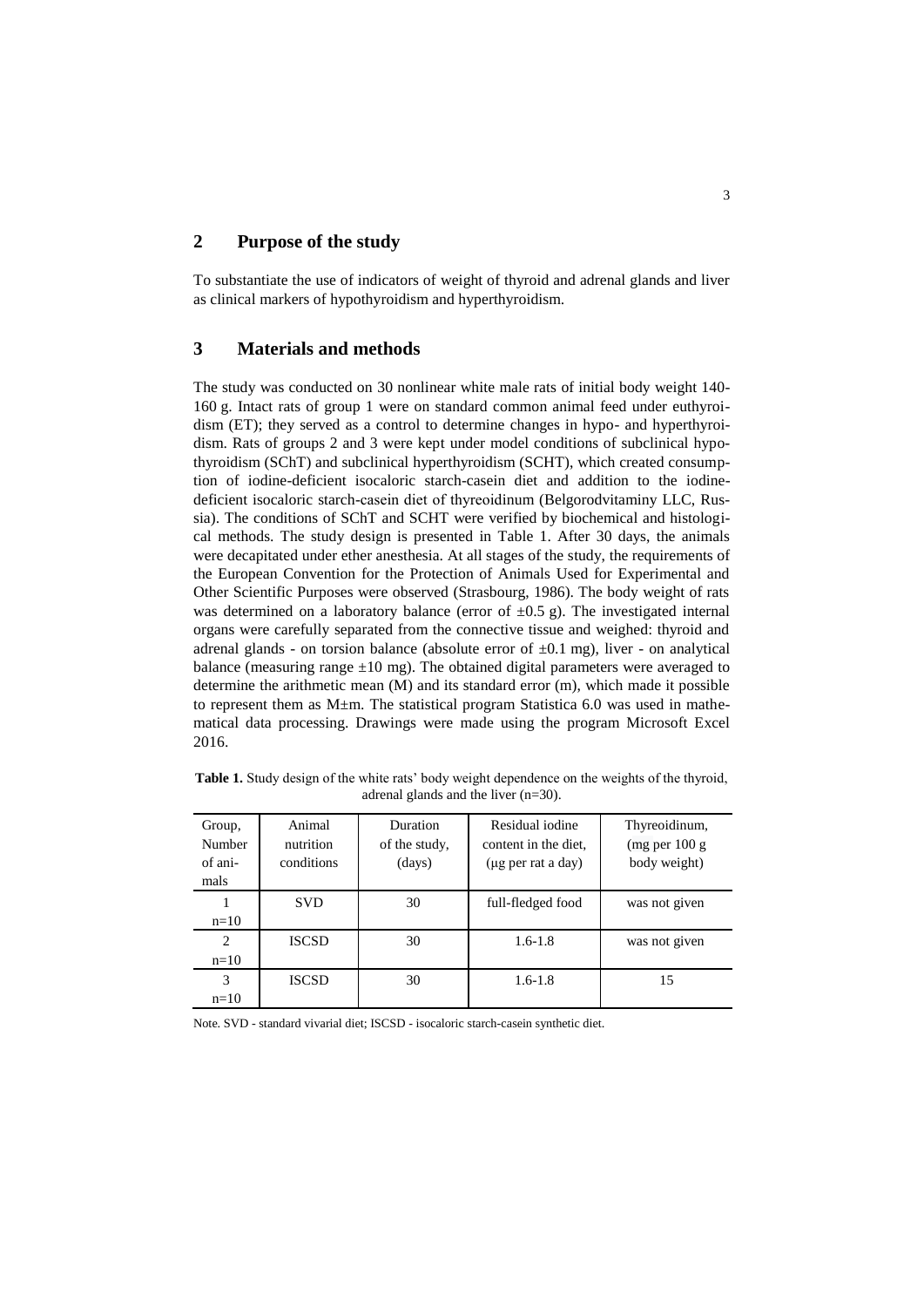The problem of establishing the relationship between the body weight of rats and the weight of their internal organs was solved by regression analysis using the equation (2); in that case, it has the appearance:

$$
M(y) = a_0 + a_1 x_1 + a_2 x_2 + a_3 x_3 \tag{3}
$$

where  $M(y)$  is the mathematical expectation of rat body weight indices at some values of  $x_1$ ,  $x_2$ ,  $x_3$  under the model conditions of SChT and SCHT;  $x_1$  - the absolute weight of the thyroid gland of rats;  $x_2$  is the absolute weight of the adrenal glands of rats;  $x_3$  is the absolute weight of the liver of rats;  $a_1$ ,  $a_2$ ,  $a_3$  are parameters that show the degree of influence of each corresponding characteristic  $x_1$ ,  $x_2$ ,  $x_3$  on the average value of  $M(y)$  and are determined by the least squares method, by which the sum of the squares of deviations of the actual values of *y* from the equation (3) is the minimum.

# **4 Results and discussion**

The body weight of the rats, their thyroid glands, adrenal glands, and liver in the model conditions of SChT and SСHТ are presented in Table 2, and Fig. 1, Fig. 2.

**Table 2.** White rats' body weight and weights of their thyroid glands, adrenal glands and the liver under the conditions of different functional activity of the thyroid glands (n=30).

| Group,            | Condi-          | Body             | Organ Weight     |                   |                |  |
|-------------------|-----------------|------------------|------------------|-------------------|----------------|--|
| Number<br>of ani- | tions<br>of the | Weight,<br>(g)   | Thyroid,<br>(mg) | Adrenals,<br>(mg) | Liver,<br>(g)  |  |
| mals              | study           | $M \pm m$        | $M \pm m$        | $M \pm m$         | $M \pm m$      |  |
|                   | ET              | $176.0 \pm 3.1$  | $21.9 \pm 0.79$  | $35.2 \pm 0.11$   | $9.0 \pm 0.37$ |  |
| $n=10$            |                 |                  |                  |                   |                |  |
| 2                 | SChT            | $244.2 \pm 0.9$  | $25.0 \pm 0.8$   | $31.0 \pm 0.7$    | $9.1 \pm 0.6$  |  |
| $n=10$            |                 | p<0.01(1)        | p<0.05(1)        | p<0.05(1)         |                |  |
| 3                 | <b>SCHT</b>     | $213.3 \pm 0.51$ | $13.4 \pm 0.4$   | $38.0 \pm 1.37$   | $9.3 \pm 0.4$  |  |
| $n=10$            |                 | p<0.05(1)        | p<0.01(1)        | p<0.05(1)         |                |  |

Note. ET - euthyroidism; SChT - subclinical hypothyroidism; SCHT - subclinical hyperthyroidism; numbers in brackets indicate the number of the group which the comparison was made with; at p>0.05 the indices were not entered in the table.

The dependence of the body weight of rats on the indicators of weight of the thyroid, adrenals and liver in the model conditions of SChT and SСHТ was determined using the linear regression equation (3). The results obtained look as follows:

group 2

$$
y = 247.9559 + 113.6494 x1 - 143.5190 x2 - 0.1313 x3
$$
 (4)

group 3

 $y = 220.5105 - 248.7794 x_1 + 15.6600 x_2 - 0.4809 x_3$ (5)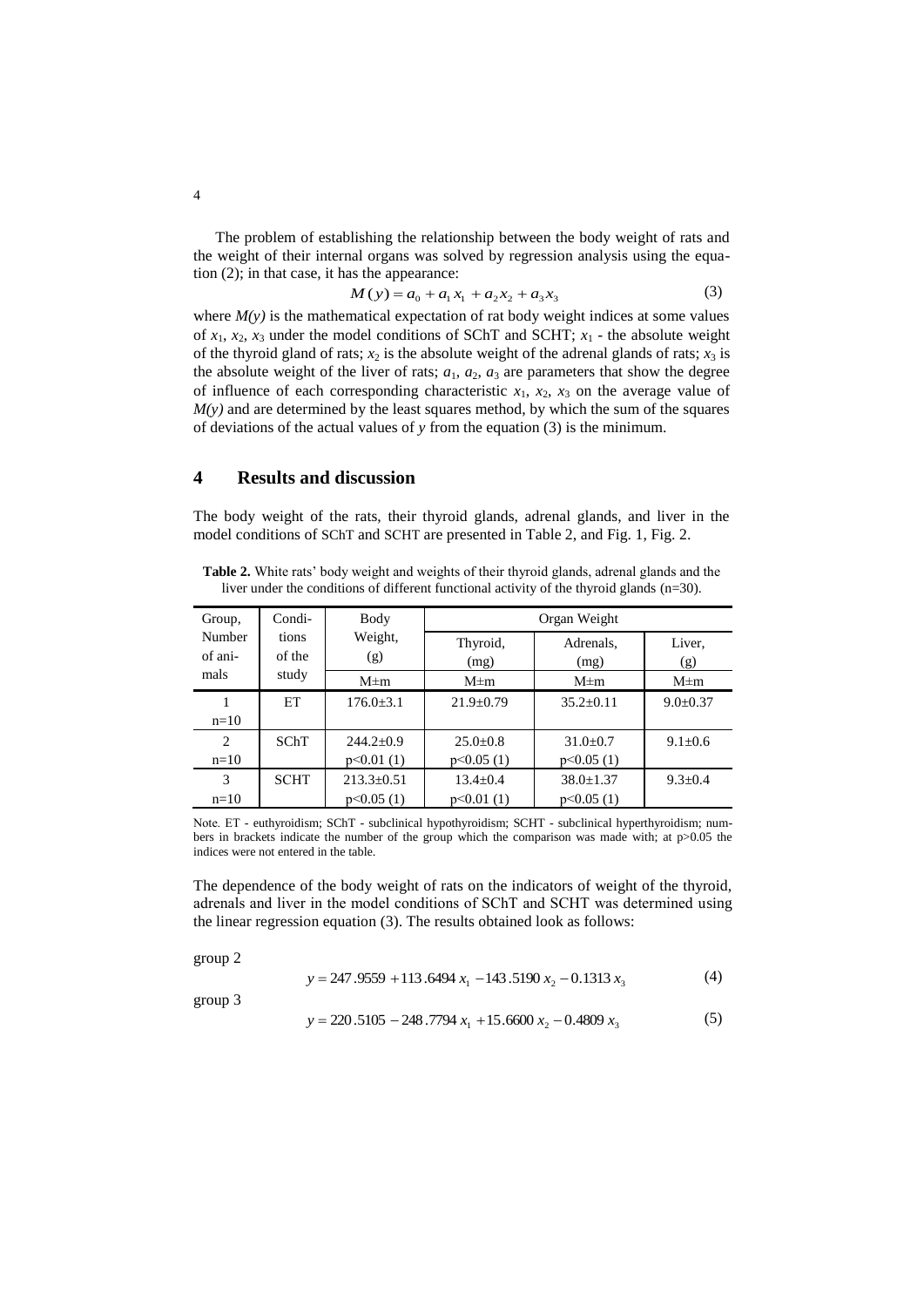

Fig. 1. The profile of the "thyroid gland – adrenal glands – liver" functional module in the conditions of subclinical hypothyroidism: A - Thyroid, B - Adrenal Glands, C - Liver.



Fig. 2. The profile of the "thyroid gland – adrenal glands – liver" functional module in the conditions of subclinical hyperthyroidism: A - Thyroid, B - Adrenal Glands, C - Liver.

It is advisable to use partial regression equations to describe the result (body weight) of one of the factors under consideration, provided that the other factors assume some constant values (usually mean values). In Fig. 3, Fig. 4, and Fig. 5 pre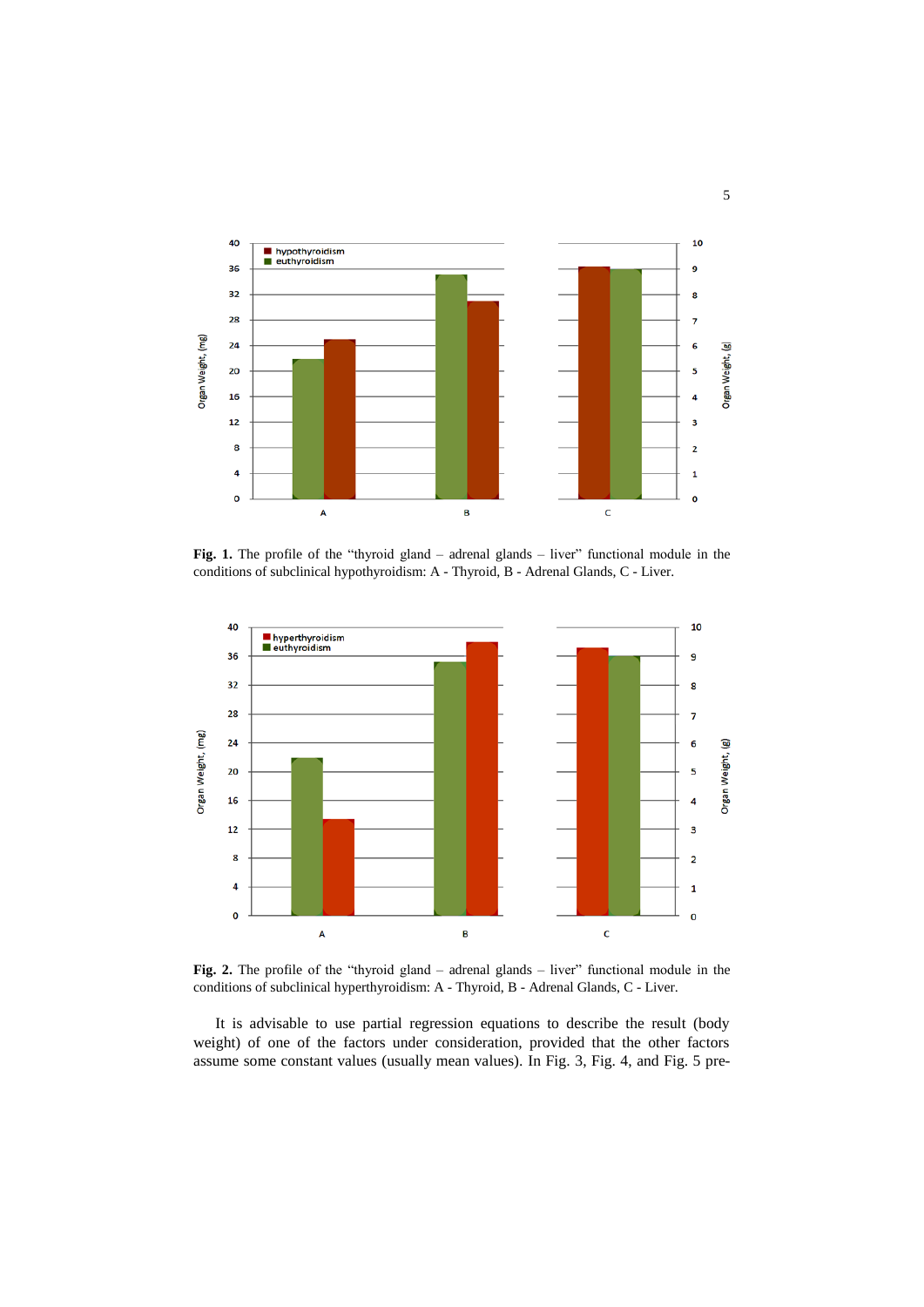sented the linear regression lines of body weight dependence on the weight of the thyroid gland, adrenal glands and liver under SChT and SCHT conditions.



**Fig. 3.** The linear regression lines of body weight dependence on the thyroid gland's weight in the conditions of: A - subclinical hypothyroidism, B - subclinical hyperthyroidism.



**Fig. 4.** The linear regression lines of body weight dependence on the adrenal glands's weight in the conditions of: A - subclinical hypothyroidism, B - subclinical hyperthyroidism.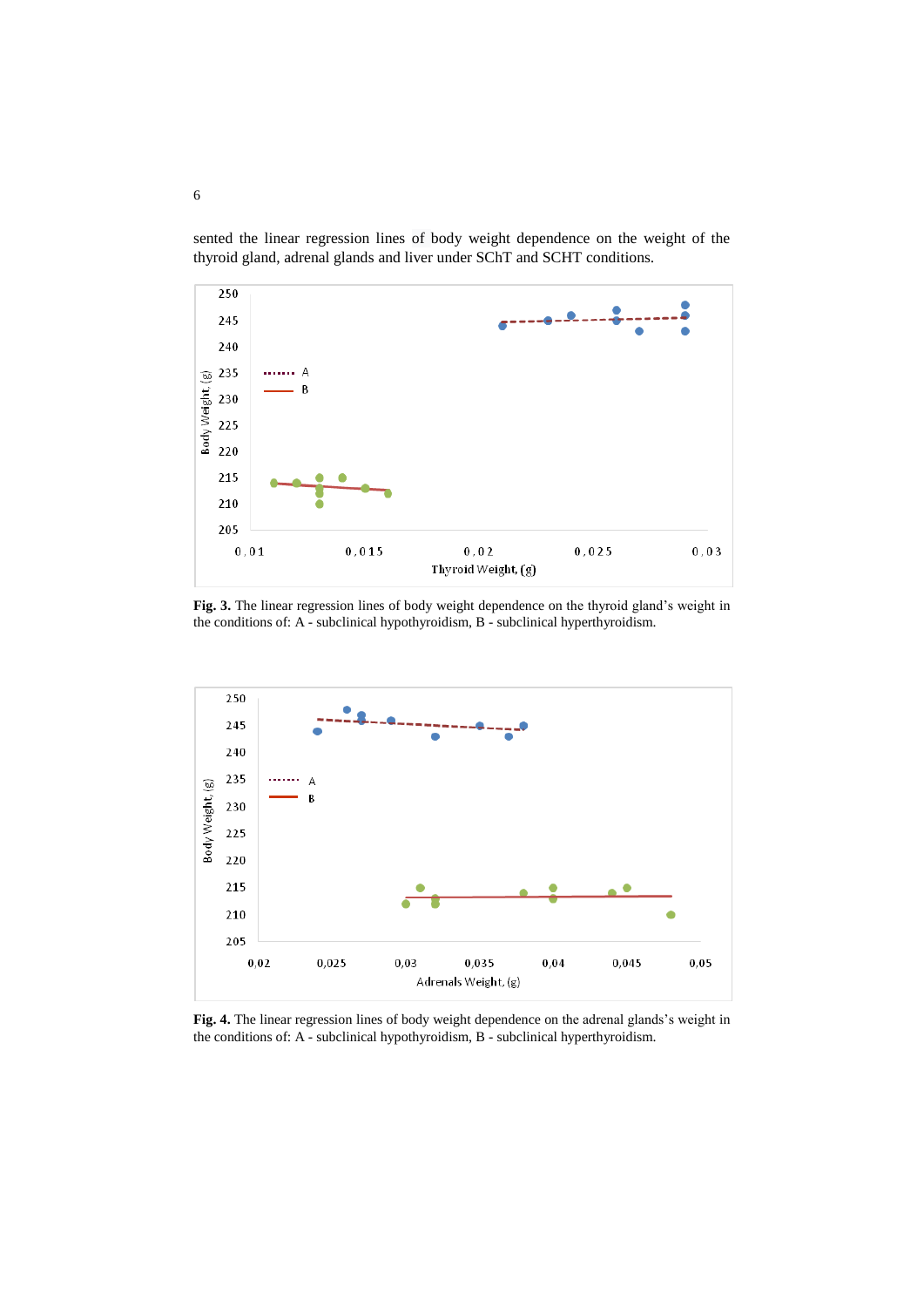

**Fig. 5.** The linear regression lines of body weight dependence on the liver's weight in the conditions of: A - subclinical hypothyroidism, B - subclinical hyperthyroidism.

Summary of the data obtained is presented in Table 3. The processing of the obtained digital parameters showed that the presence of rats of group 2 in the model conditions SChT was accompanied by the following changes with respect to indicators in intact rats of group 1: an increase in the weight of the thyroid glands by 13.6 %  $(p<0.01)$ , a decrease in the weight of the adrenal glands 11.4 % (p $< 0.05$ ), a decrease in liver weight by 1.1 % ( $p>0.5$ ). The body weight of the animals in the study group was 38.63 % greater than in intact rats  $(p<0.01)$ .

In our opinion, a moderate increase in body weight against the background of a moderate increase in weight of the thyroid glands and a moderate decrease in the weight of the adrenal glands in the absence of changes in the weight of the liver indicates that in conditions of SChT, despite the considerable tension in the activity of the thyroid glands, the resulting activity of the organism as a whole system is due to a sufficient level of compensatory and adaptive mechanisms.

The results of the analysis of the data obtained by equation (4) showed that when the thyroid weight increased by 0.01 mg, the body weight of rats increased by 1.136 g, which is consistent with the literature data on the growth of body weight under conditions of hypothyroidism [3]. An increase in the weight of the adrenal glands by 0.01 mg leads to a decrease in body weight by 1.435 g, which indicates a moderate stress effect, which for the body is staying on an iodine-deficient diet. In this case, the increase in liver weight by 0.1 g is accompanied by a decrease in body weight by only 0.1313 g. As a result, the tendency of increasing the body weight of rats of the second group indicates that anabolic processes prevail in the body. The findings deepen the preliminary conclusion that, under the conditions of SChT, the organism has sufficiently powerful mechanisms to adapt to adverse conditions and compensate for disorders.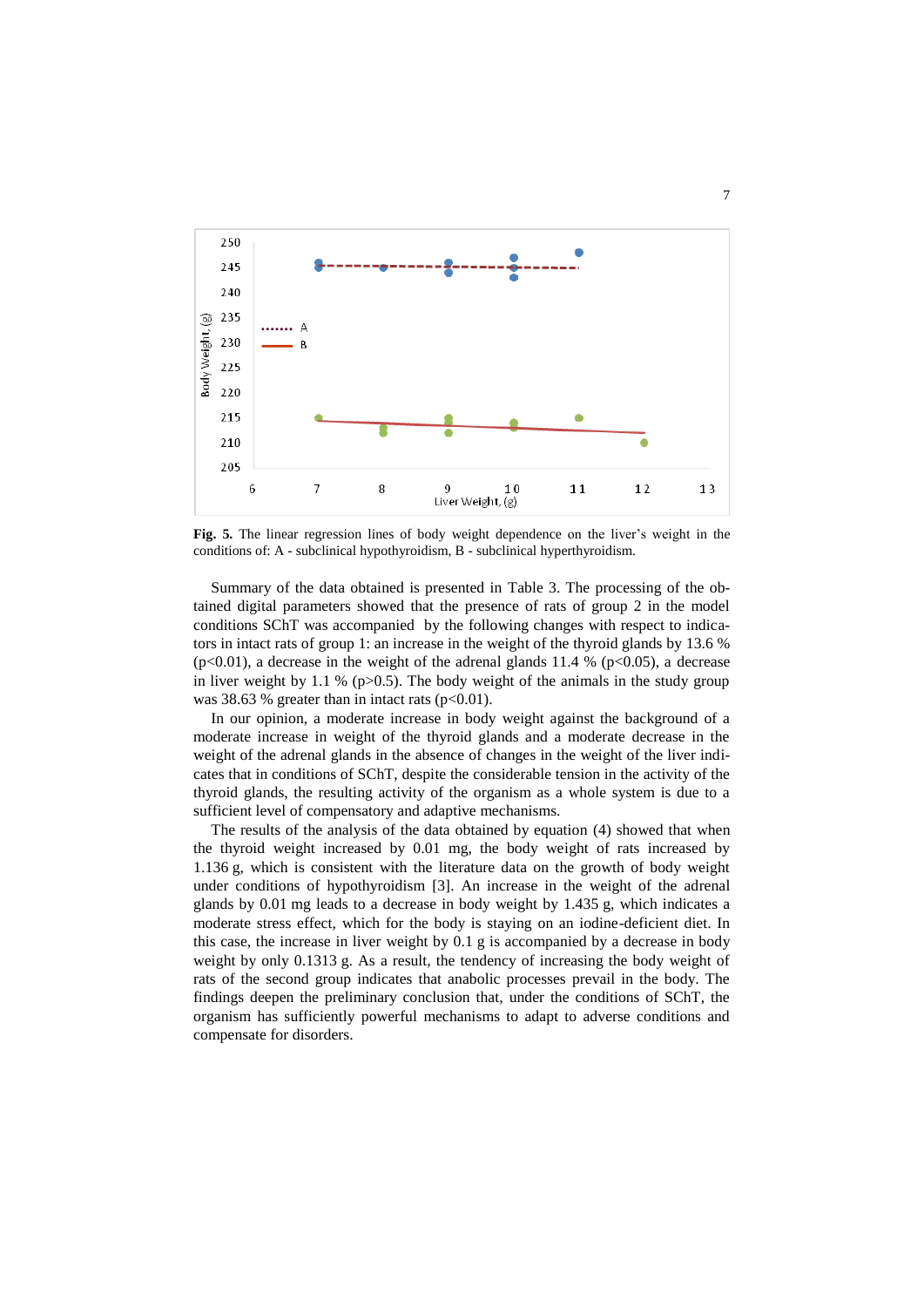| Group,         | Body     | Organ Weight |       |          |       |         |        |
|----------------|----------|--------------|-------|----------|-------|---------|--------|
| Number         | Weight   | Thyroid      |       | Adrenals |       | Liver   |        |
| of ani-        | direc-   | direc-       | index | direc-   | index | direc-  | index  |
| mals           | tion of  | tion of      |       | tion of  |       | tion of |        |
|                | change   | change       |       | change   |       | change  |        |
| $\overline{c}$ | increase |              | 1.136 | ↵        | 1.435 | ↓↓      | 0.1313 |
| $n=10$         |          |              |       |          |       |         |        |
| 3              | decrease |              | 2.488 |          | 0.157 | ↓↓      | 0.4809 |
| $n=10$         |          |              |       |          |       |         |        |

**Table 3.** Dependence of white rats' body weight on changes in the thyroid glands, adrenal glands and the liver weights (n=20).

Note. ↑ - increase of the studied internal organ's weight to 0.01 g; ↓- decrease of the studied internal organ's weight to 0.01 g; ↑↑ - increase of the studied internal organ's weight to 1.0 g; ↓↓- decrease of the studied internal organ's weight to 1.0 g .

In the model conditions of SСHТ (group 3), the following changes of the investigated parameters in relation to similar parameters in intact rats of group 1 were established: a significant decrease in the weight of the thyroid glands by 55.33 % ( $p<0.01$ ), a certain increase in the weight of the adrenal glands and liver respectively 8.5 % and 3.33 % (p<0.05 and p>0.5). Such character of changes of indicators of weights of investigated internal organs we consider as a consequence of activation of functional activity of a thyroid gland by reception of an exogenous thyroid hormone. At the same time, the nature of changes in adrenal and liver weights indicates that, despite some stress-related effect due to thyreoidinum, metabolic disorders were not significant. This is evidenced by the rat body weight index of the discussed group, which was larger than that of intact animals of group 1 ( $p<0.01$ ).

Analyzing linear regression equation (5) data showed that a 0.01 mg increase in thyroid weight was accompanied by a decrease in body weight by 2.488 g, and an increase in liver weight by 1.0 g occurred on the background of decrease in body weight by 0.481 g. What has been found out, indicates activation of the functional activity of the thyroid gland. Nevertheless, with an increase in the adrenal weight of the rats of the group under discussion by 0.01 mg, an increase in their body weight of 0.157 is observed. We consider the results obtained as a manifestation of the body's adaptation to the conditions of hyperthyroidism.

The generalization of the data we have obtained confirms [4] the thought that the deviation of the weights of internal organs from their normal values may indicate changes in these organs. The existence of a link between the organ's weight and specific disease is also indicated [15]. These authors believe that since body weight is an indicator of the general condition of the organism, the study of the interdependence that exists between body weight and weights of internal organs is appropriate. This view of body weight coincides with our understanding of the value of researching and analyzing indicators obtained from weighing [12]. The relationship between organ weight and body weight established in the representative studies indicates changes in the body and indicates their direction (see Fig. 6).The interdependence of body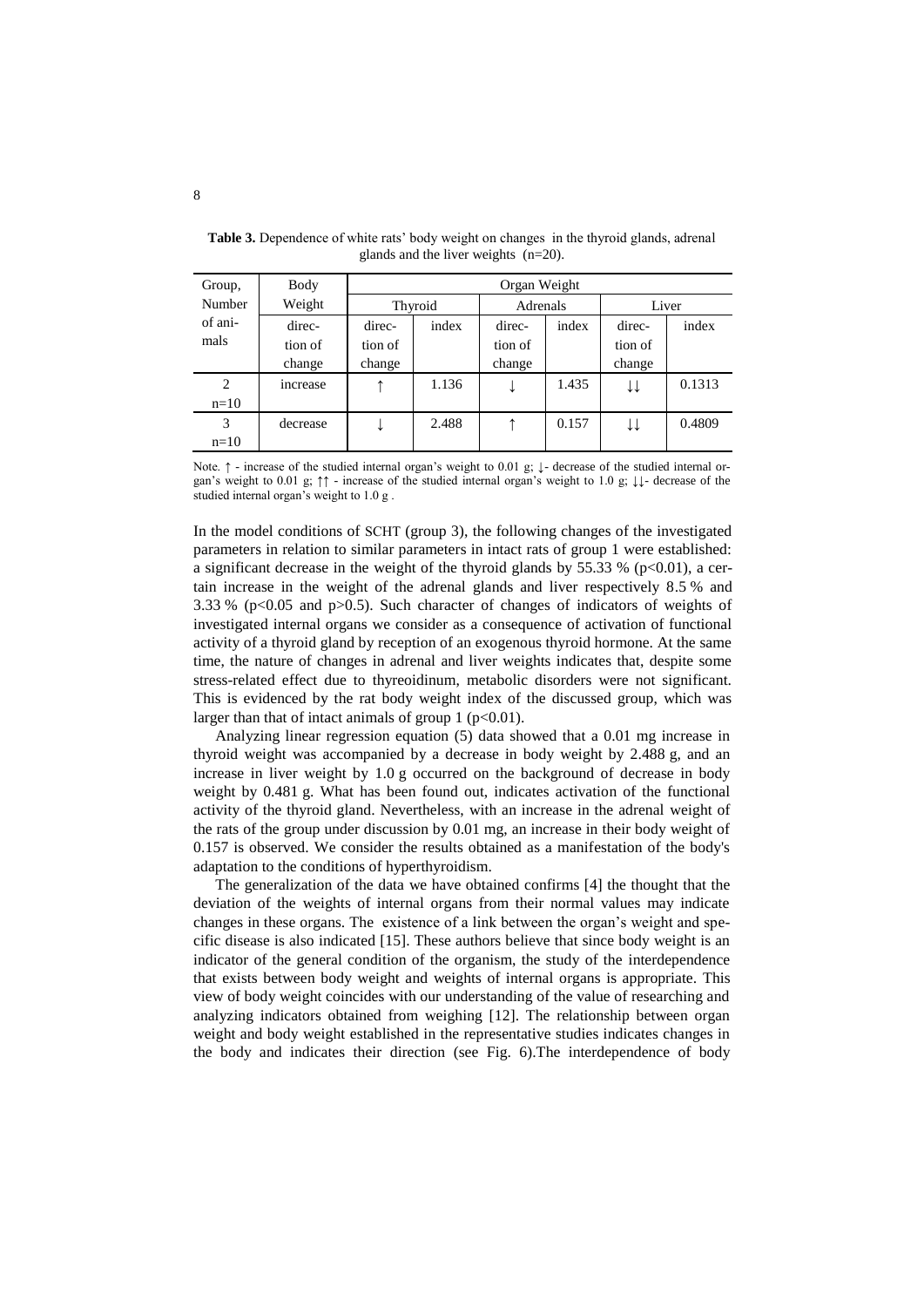weight, thyroid gland, adrenal gland and liver is related to the functional state of the thyroid gland [5]. This gives reasons to consider changes in the weights of these internal organs clinical marker of functional disorders such as hypothyroidism and hyperthyroidism, and an indicator of disturbance of the general state of the organism.



**Fig. 6.** The scheme of functional connections between organs of the "thyroid gland – adrenal glands – liver" functional module.

### **5 Conclusion**

In the conditions of functional pathology of the thyroid gland, an indicator of the general state of the organism is a set of indicators, the constituent elements of which are respectively changed parameters of the weights of the thyroid gland, adrenal glands and liver. Increasing thyroid weight while decreasing adrenals weight amid weight gain is a clinical marker of subclinical hypothyroidism. A decrease in thyroid weight along with an increase in adrenals and liver weights is a clinical marker of hyperthyroidism.

#### **References**

- 1. Angelini, С.: Regression аnalysis. Encyclopedia of Bioinformatics and Computational Biology 1, 722–730 (2019). doi 10.1016/B978-0-12-809633-8.20360-9
- 2. Avtandilov, G.G.: Medical morphometry: a guide. Meditsina, Moscow (1990). (Russian)
- 3. Biondi, B.: Thyroid and Obesity: An Intriguing Relationship. The Journal of Clinical Endocrinology & Metabolism 95(8), 3614–3617 (2010). doi 10.1210/jc.2010-1245